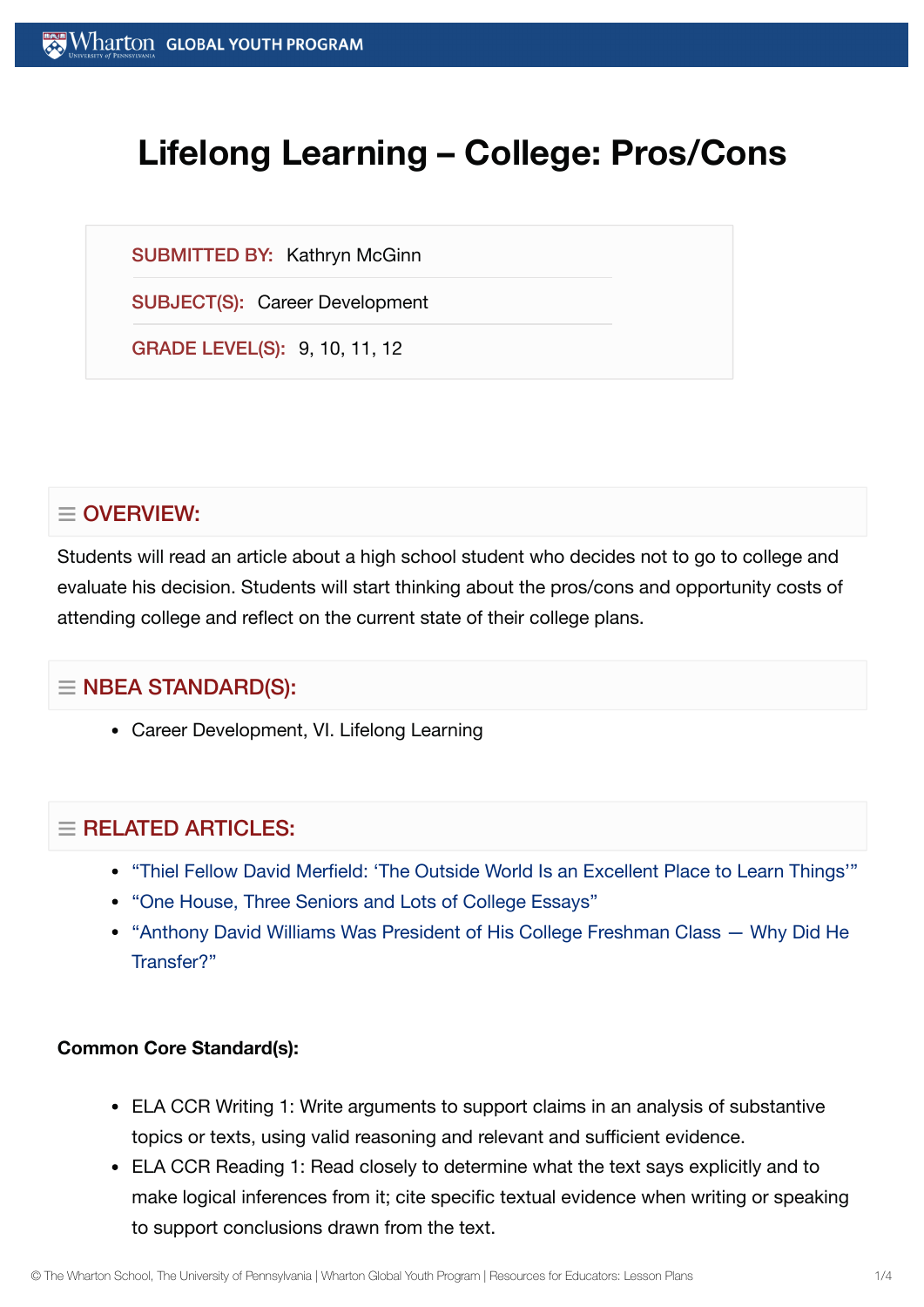## $\mathbb{R}$  Wharton Global Youth Program

- ELA CCR Reading 2: Determine central ideas or themes of a text and analyze their development; summarize the key supporting details and ideas.
- ELA CCR Reading 8: Delineate and evaluate the argument and specific claims in a text, including the validity of the reasoning as well as the relevance and sufficiency of the evidence.
- ELA CCR Speaking and Listening 1: Prepare for and participate effectively in a range of conversations and collaborations with diverse partners, building on others' ideas and expressing their own clearly and persuasively.

#### **Objectives/Purposes:**

- Students will read and analyze an article.
- Students will understand the opportunity costs.
- Students will brainstorm the pros/cons of attending college.
- Students will think about their future plans.

#### **Other Resources/Materials:**

• Newsprint/Markers

#### **Activities:**

1. Hand out "Theil Fellow David Merfield…" and read aloud. Ask students to think of the advantages and disadvantages of Merfield's decision to defer attending Princeton in order to gain real-world experience.

#### *(5 mins)*

2. Ask students to share what they see as the advantages and disadvantages of Merfield's decision. Answers will vary, but try to hit some of these key points:

#### *Advantages*

- Opportunity to develop software program
- \$100,000 Fellowship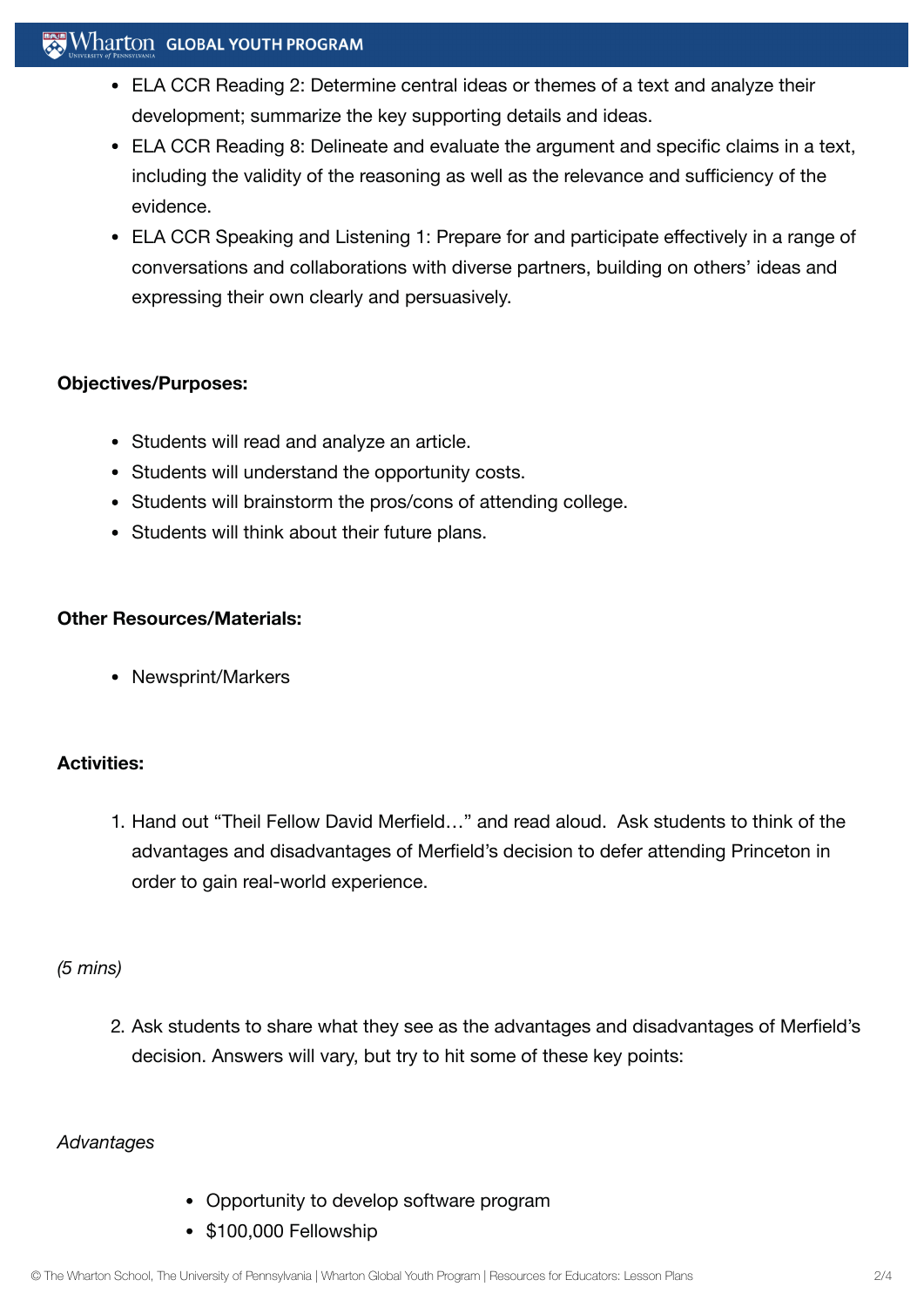- More public interest in project
- Can still learn about philosophy while working
- Can go to college when done
- Receives mentoring as part of the program

#### *Disadvantages*

- Misses out on "college experience"
- Does not get to study a variety of subjects
- A lot of pressure for a teen!
- Loses out on earning potential of a college degree

#### *(5 mins)*

3. Introduce the term "Opportunity Costs" and share the WGYP definition: "Opportunity cost is the value of what you are willing to pass on as the result of making a decision. Suppose you're invited to a great party. But instead, you could try to ask out that person you had an eye on, to go and see a movie. To see the movie, you have to give up the party." Ask students to rephrase the advantages and disadvantages in terms of opportunity costs. In other words:

*What are the opportunity costs of accepting the fellowship?* Misses out on college experience and all that involves, the earning potential of a college degree.

*What are the opportunity costs of declining the fellowship?* \$100,000, chance to develop software program, publicity, personalized mentoring.

What would you do if you were Merfield? Why?

*(5 mins)*

4. Break students into groups of 3-4. Ask each group to brainstorm as many "pros" and "cons" of going to college as they can think of. Tell students to be as specific as possible. Record ideas on newsprint.

*(10 mins)*